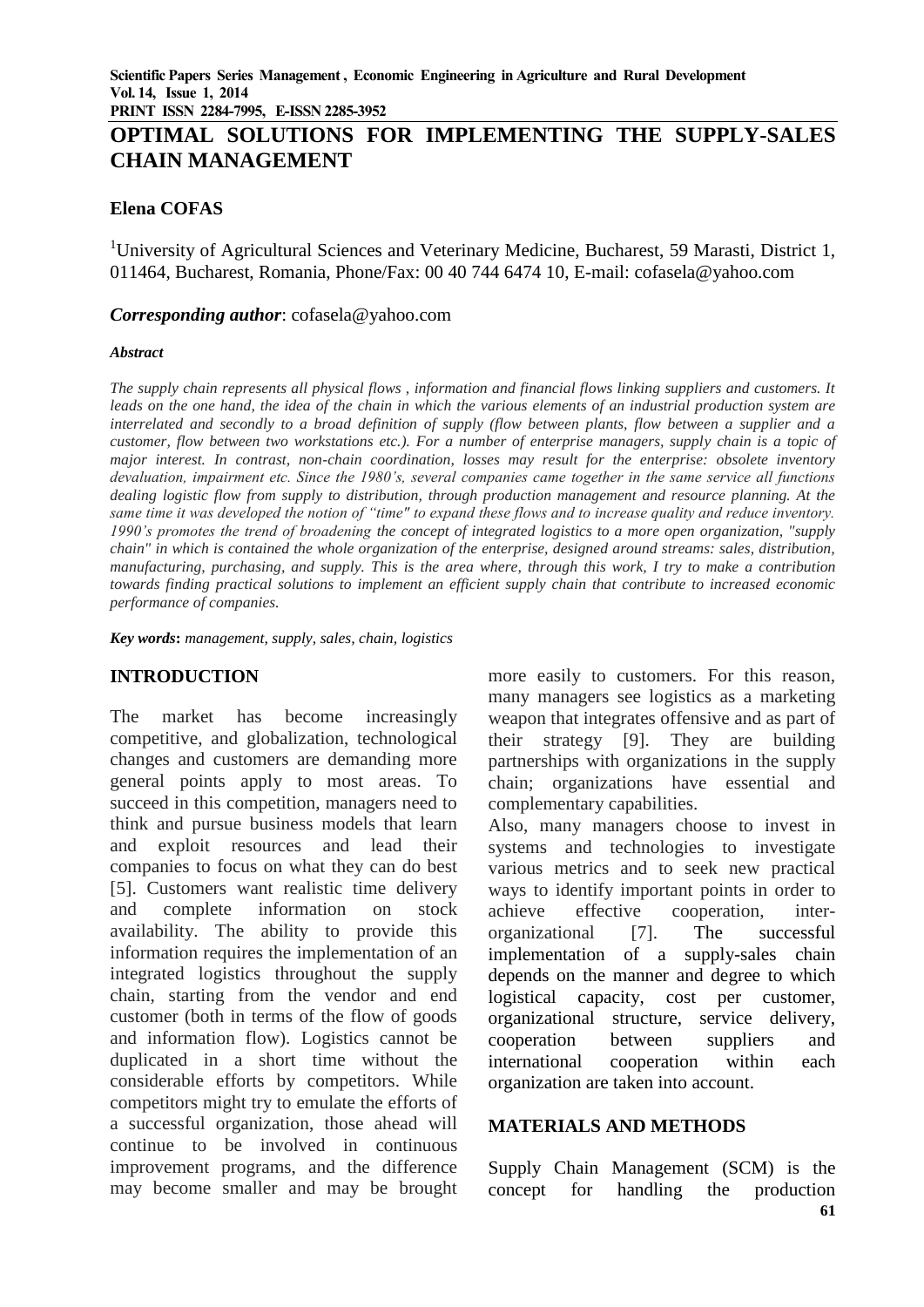#### **Scientific Papers Series Management, Economic Engineering in Agriculture and Rural Development Vol. 14, Issue 1, 2014 PRINT ISSN 2284-7995, E-ISSN 2285-3952**

procedures in broad sense. Supply chain management aims, on the one hand, coordination of activities and cash flow from suppliers and partners to the end user and secondly, to integrate the management of flows along the chain, particularly through automation data. Important is to ensure the rapid movement of materials and information to ensure optimal customer service and reduce the company's cash assets in stocks. It integrates upstream supply chain, as well as the information flow relative to the application [8]. This are composed of three mains information:

1. *Information about the application*: it studies the market trend, where sales should flow projections, which are transformed into production master plan, then plan and finally supply the necessary components. 2. *Ordering information*: This flow of information includes trade offer and product development and order taking, order tracking and billing end. This process is based on the exchange of information about orders and invoicing. Increasingly, more and more, these systems move information via the Internet. For example, this happens when shopping for electronics or computer data - EDI (Electronic Data Interchange). The first case is used to harmonize procedures for billing and in the second case for information exchange. 3. *Information about achieving order:* These consist of coordinating the operations of

purchasing and supply components, production plans, inventory tracking components and order preparation and shipping them.

In relation to this representation of supply chains, their function specific observation shows that synchronization and adjustments between different elements involved in a chain are difficult to handle and often transposes by an increase in inventory levels to meet customer requirements.

SCM has three basic elements – supply chain business processes, supply chain management components and supply chain network structure [11],[12]. Figure 1 shows the entire elements in SCM frame and it displays the details of the whole processes from purchasing, management, production and distribution to customers. The information flow is like an individual system to link the whole supply chain from supplier and manufacturer to consumer. Unimpeded information flow could increase the operation accuracy for costs saving and promote the competitiveness of firms. The product flow proceeds through the whole production processes from material supply via manufactories till providing the finished products to consumers. The items in vertical direction show the various management tasks within the supply chain [2].



Fig. 1 Interaction of business processes and supply chain (Source: Cooper *et al.*, 1997)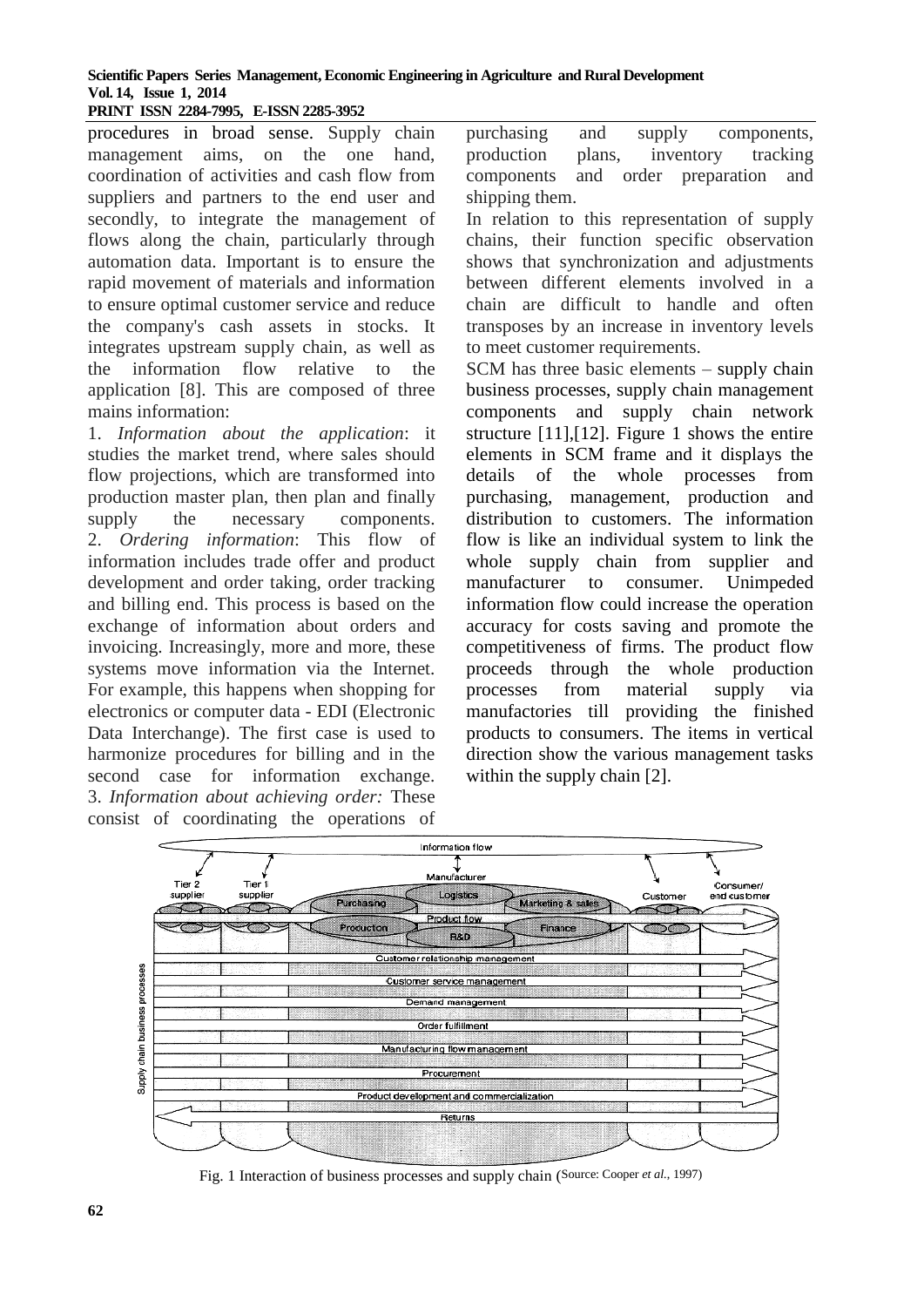#### **Scientific Papers Series Management , Economic Engineering in Agriculture and Rural Development Vol. 14, Issue 1, 2014**

**PRINT ISSN 2284-7995, E-ISSN 2285-3952** 

Particularly, the return flow, or reverse logistic, is one of the elements in the system but with converse direction from the others.

# **RESULTS AND DISCUSSIONS**

Supply chain management is today in a competitive market, a major strategic challenge for industrial and commercial enterprises. This represents a significant potential for value creation for the customer: quality of service, performance in terms of time and reactivity. It also represents one of the main places where the dispute part of company profitability by streamlining supply chain costs and focusing on new distribution channels. This trend is further reinforced in a context dominated by the globalization of economic exchanges, diversification and shortening product life cycles, development of partnerships between companies [6]. At the same time, new opportunities were offered by evolving technologies and methodologies, particularly information systems. Supply chain means all steps involved, directly or indirectly, in satisfaction of a specific request of the customer, from the point of origin (raw materials) to the point of consumption (finished goods purchased by customers). Supply chain can be defined as a sequence of processes and flows that combine different entities (stages) to meet customer demand for a product, producing at the same time, and profit for all participants in the economic circuit. The supply chain is a network (an interdependent) of facilities, which mainly includes the following activities: - provide materials to suppliers;

- transforming materials into semi-finished and finished products;

-the distribution of finished products to customers.

The *benefits* of implementing a supply chain are:

-materials/products are only present where needed and minimum quantity really necessary;

-generalization to reduce stock levels and therefore the cost of storage;

-streamline transport;

-improved production scheduling.

The *disadvantages* of implementing a supply chain can occur:

-while there are a large number of small customers when implementing supply chain management is either very expensive or impossible. In this case, the quality of customer service is essential and demanding partnership agreements is impossible.

-while there are a large number of small suppliers when implementing supply chain management is impossible and huge costs for suppliers.

# **Performance models supply chain**

The idea to formalize and evaluate the performance of a supply chain has led since the 1990's, international group of professionals consisting of large industrial groups to propose global analysis and comparative approaches to companies [4].

**WCS Model** (**Global Supply Chain**) developed by Michigan State University, proposes a comparison between companies based on their supply chain performance evaluation. Four dimensions are proposed to allow this assessment:

-Strategic choices in terms of structural

decisions to streamline operations related to the supply chain.

-The means implemented to coordinate

and synchronize the various links in the chain. -Ability to respond to changing needs of the

customer, adapting the supply chains organization.

-The means implemented for supply the chain performance measurement.

World-class supply chain model involves the following elements:

*a).Strategy*

- existence of financial objectives, impact on the implementation of trade and logistics; - logistics partnership policy;

- rationalization of physical distribution network.

*b).Coordination*

- cooperation with other businesses through the supply chain;

- choosing appropriate information systems;

- exchange and sharing of information;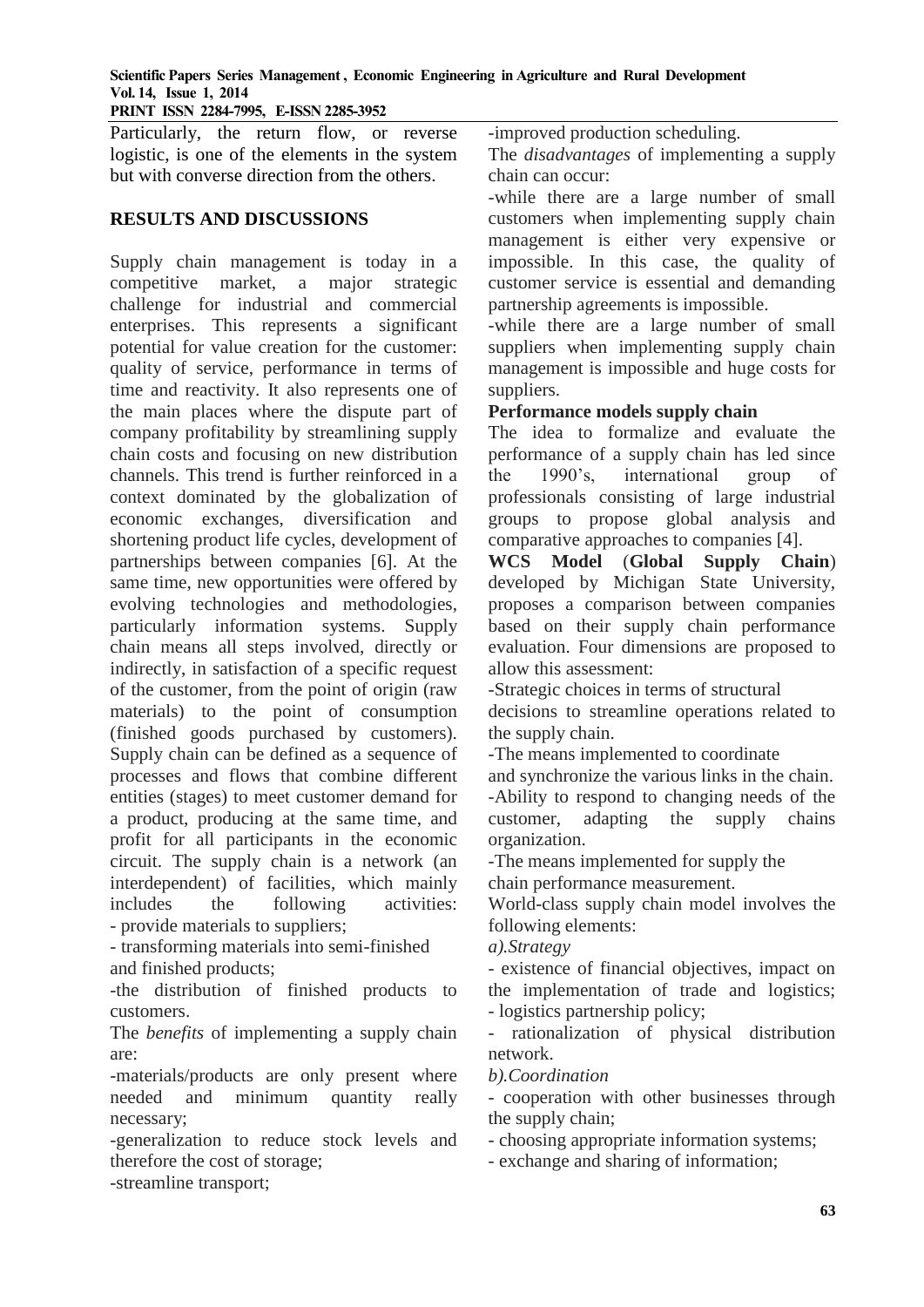# **Scientific Papers Series Management, Economic Engineering in Agriculture and Rural Development Vol. 14, Issue 1, 2014**

| PRINT ISSN 2284-7995, E-ISSN 2285-3952             |                                                   |
|----------------------------------------------------|---------------------------------------------------|
| simplification and standardization of              | them and against the best. In addition, the       |
| practices in the supply chain.                     | model adds a significant financial: number of     |
| $c)$ . Reactivity                                  | days of additional processing, financial cycle,   |
| - ability to remain attentive to the evolution of  | asset turnover etc.                               |
| customer demand;                                   | To perform this activity, SCOR model              |
| - ability to respond to urgent requirements and    | describing the organization according to four     |
| adapt to unforeseen events.                        | levels:                                           |
| d). Norming                                        | Level 1: Type of process. This level defines      |
| -comparison<br>with<br>other<br>enterprise         | the scope and content of the model around the     |
| performance;                                       | purchasing, manufacturing,<br>process:            |
| - implementation of performance indicators         | distribution, return. It allows for a competitive |
| adapted: coefficient service logistics costs,      | performance bases.                                |
| inventory levels etc.                              | Level 2: Configuration of the supply chain.       |
| The approach that allows the preparation of        | Enterprises configure their supply chain by       |
| this scale of analysis is based on two steps:      | several models, e.g. direct or indirect           |
| 1.A questionnaire sent regularly various           | distribution, manufacturing order or after        |
| officials of the<br>company (purchasing,           | predictions etc.                                  |
| production, trade, logistics) to assess the        | Level 3: The decomposition processes. Every       |
| company's position in relation to these four       | great process, purchasing, manufacturing,         |
| dimensions;                                        | distribution, return is decomposed into           |
| 2. Responses businesses, compared with the         | different processes incoming and outgoing         |
| average of enterprises in the same sector as       | information. Each of them is associated with      |
| the performance results of companies with the      | performance indicators of best practices.         |
| best practices of competitors.                     | Level 4: The decomposition process elements.      |
| The objective is to identify deviations that       | This level describes the actions to<br>be         |
| could serve enterprises participating in these     | achieve<br>implemented to<br>a<br>competitive     |
| surveys to identify ways to improve.               | advantage and to adapt to competition. It         |
| <b>SCOR Model (Supply Chain Reference</b>          | follows four factors that allow understanding     |
| <b>Operations</b> )                                | the determinants of competitive related supply    |
| It was developed in 1997, in U.S. Supply           | chain management:                                 |
| Chain Council, a nonprofit organization            | - Chain desired performance objective. It is      |
| composed primarily of practitioners                | about defining a target customer and supply       |
| committed to making progress on systems and        | value chain concerned. This offer must be         |
| practices in the field of supply chain             | differentiating relative to competitors,          |
| management - delivery. It is a methodology in      | distribution network served by specially          |
| a group composed of several large groups of        | designed to deliver the customer value. This      |
| americans and aims to present some standard        | customer orientation is shared by all the         |
| descriptive elements and elements<br><sub>of</sub> | officials of the company.                         |
| assessment flows in a supply chain [3]. In a       | - Designing a supply schemes, physical            |
| context of globalization of the economy and        | distribution, and information system.             |
| the diversification of distribution networks:      | - Synchronize the various links in the chain in   |
| numerous factories, warehouses, platforms          | terms of these two factors receive                |
| scattered in several countries, SCOR model         | -Implement means of supply<br>chain               |
| aims to facilitate communication between           | performance evaluation.                           |
| different participants in the same supply          | The overall objective of the model is to          |
| chain. This communication by formalizing a         | provide a structure linking the objectives of     |

provide a structure linking the objectives of the organization and supply chain operations, delivery and implementation of a systematic approach to evaluation and performance monitoring. SCOR model processes are:

standard language, uniform performance indicators, tools for comparing logistics organizations. This activity enables enterprises to more easily compare between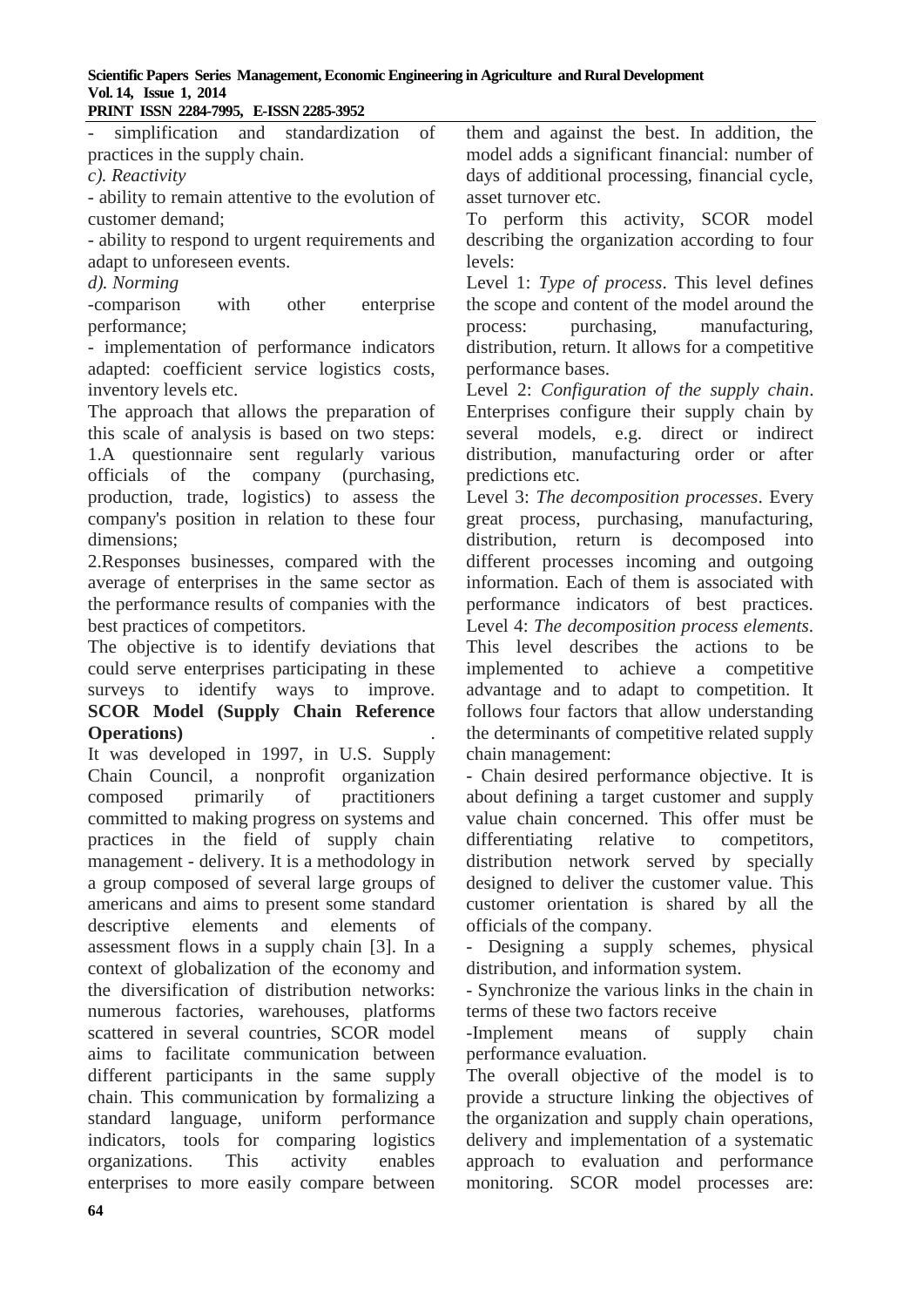#### **Scientific Papers Series Management , Economic Engineering in Agriculture and Rural Development Vol. 14, Issue 1, 2014**

**PRINT ISSN 2284-7995, E-ISSN 2285-3952** 

planning, supply, production, storage, transport - delivery and product returns

**PLANNING SUPPLY RETURN PRODUCTION STORAGE TRANSPORT** - Preview - Identify Warehouse - Returns - Design - Transport demand /need sources and management management - Production or (inputs/outputs) stock - Reception, - Reduction supply - Management processing - Logistics - Managing - Reuse picking, packing - Packaging fleet network design - Reconditioning suppliers - Inventory - Managing management - Recycling logistics PURCHASE. LOGISTICS MANAGEMENT ACTIVITIES

(figure 2).

Fig. 2 Model of Supply Chain Reference Operations - SCOR (Source: Developed by the author)

This model for organizational processes aimed to correlate the description and definitions of activities and processes in the supply chain, delivery, performance measurement, best practices and requirements on software [1]. A key success factor is the use of information technologies that allow obtaining and providing real-time information in the supply-sales chain. Today, world-class organizations resort to means of IT such as extranet, EDI, common platforms CAD/CAM, software management.

|                     | <b>Inventory</b> | Order            |
|---------------------|------------------|------------------|
| <b>Planning and</b> | management       | management       |
| flow                | and physical     | and customer     |
|                     | distribution     | service          |
| - Forecasts of      | - Accurate       | - Taking full    |
| sale                | inventory        | command (from    |
| - Planning the      | management (to   | planning to      |
| day of              | limit the amount | shipping)        |
| production          | of stocks at a   | - Order tracking |
| lines               | few days and     | every step       |
| - Tracking of       | quantity of old  | (command,        |
| finished            | products)        | planning,        |
| products to         | - Operational    | production,      |
| generate            | management of    | storage,         |
| increased           | warehouses, the  | delivery) to     |
| margin (small       | carrying and the | ensure perfect   |
| amounts,            | transportation   | service and      |
| deadlines           |                  | especially the   |
| guaranteed)         |                  | extreme          |
|                     |                  | reactivity       |
|                     |                  | incidents during |
|                     |                  | trial            |

Table1. Objectives of the service supply chain

Source: Developed by the author

Successful implementation of supply-sales chain depends largely on the manner and degree in which the following aspects are considered, at the level of each organisation [10]:

*a. logistical capacity* – namely the capacity of ensuring the effective flow of products, supply chain services and information, the capacity of ensuring a certain level of delivery requested by the customers, the capacity of internal and extern integration;

*b. cost per client* - the cost of serving each customer, not just the total costs arising from participation in the supply–sales chain, in order to understand customer profitability

for the organization and identification of ways in which the ratio between specific services

offered to the customer and the costs involved can be improved;

*c. organizational structure* - giving up the hierarchical and functional vision of the organizational structure based on vertical

relationships and moving to a process-based perspective, which involves horizontal relationships within the organization, as well as teamwork;

*d. "appropriate" service delivery* - through customer segmentation and personalization of service for each important customer to the organization, thus avoiding providing a unique, standardized level of customer